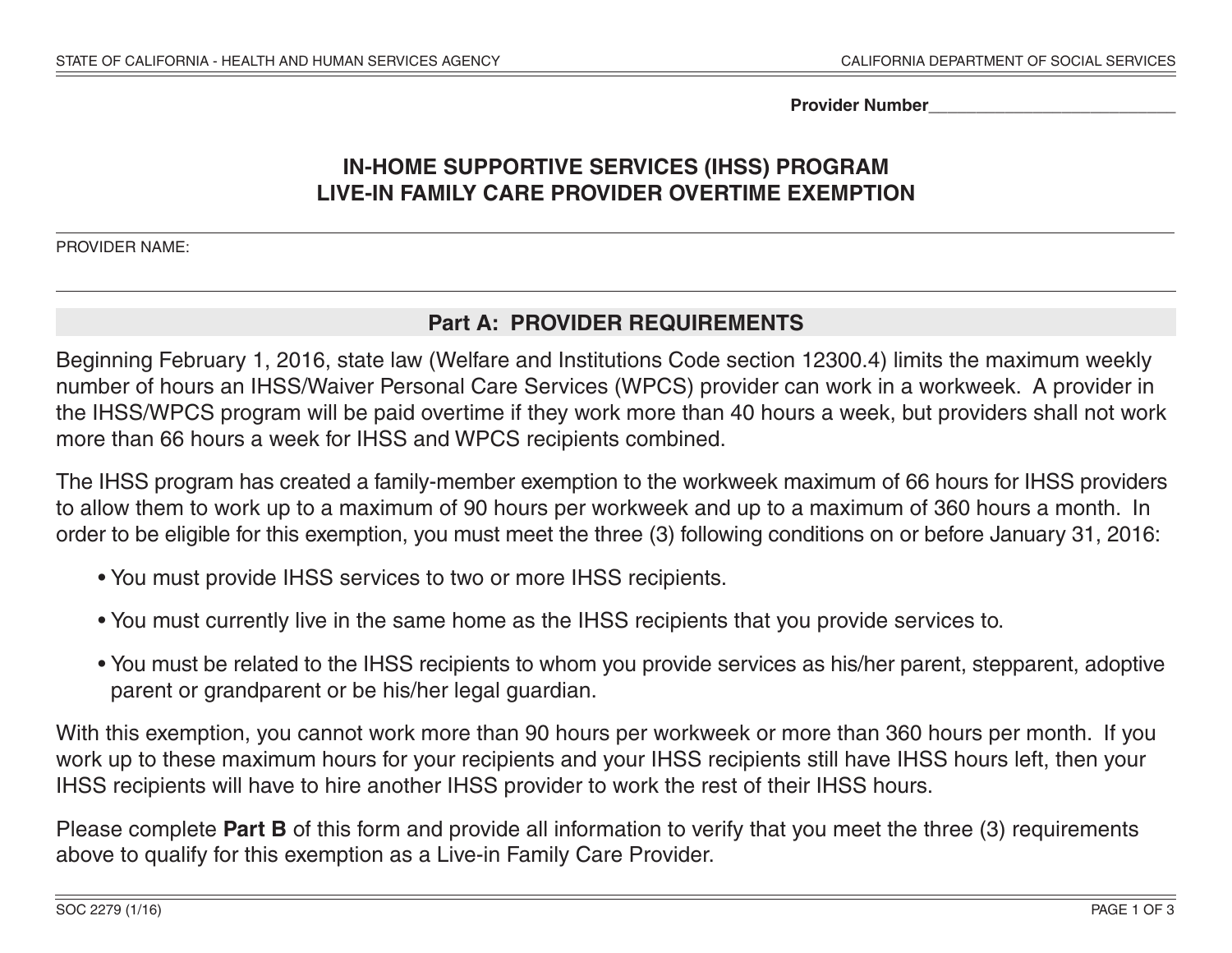**Provider Number** 

## **Part B: PROVIDER & RECIPIENTS' INFORMATION**

**INSTRUCTIONS:** You must complete the information below about your residential and mailing addresses and then complete the chart below for the recipients you provide services to.

\_\_\_\_\_\_\_\_\_\_\_\_\_\_\_\_\_\_\_\_\_\_\_\_\_\_\_\_\_\_\_\_\_\_\_\_\_\_\_\_\_\_\_\_\_\_\_\_\_\_\_\_\_\_\_\_\_\_\_\_\_\_\_\_\_\_\_\_\_\_\_\_\_\_\_\_\_\_\_\_\_\_\_\_\_\_\_\_\_

\_\_\_\_\_\_\_\_\_\_\_\_\_\_\_\_\_\_\_\_\_\_\_\_\_\_\_\_\_\_\_\_\_\_\_\_\_\_\_\_\_\_\_\_\_\_\_\_\_\_\_\_\_\_\_\_\_\_\_\_\_\_\_\_\_\_\_\_\_\_\_\_\_\_\_\_\_\_\_\_\_\_\_\_\_\_\_\_\_\_

1.Your residential address: \_\_\_\_\_\_\_\_\_\_\_\_\_\_\_\_\_\_\_\_\_\_\_\_\_\_\_\_\_\_\_\_\_\_\_\_\_\_\_\_\_\_\_\_\_\_\_\_\_\_\_\_\_\_\_\_\_\_\_\_\_\_\_\_\_\_\_\_\_

2.Your mailing address: \_\_\_\_\_\_\_\_\_\_\_\_\_\_\_\_\_\_\_\_\_\_\_\_\_\_\_\_\_\_\_\_\_\_\_\_\_\_\_\_\_\_\_\_\_\_\_\_\_\_\_\_\_\_\_\_\_\_\_\_\_\_\_\_\_\_\_\_\_\_\_

| A                                           |                    | B  | C                                                                                                                       |
|---------------------------------------------|--------------------|----|-------------------------------------------------------------------------------------------------------------------------|
| <b>Recipient Information</b><br><b>Name</b> | <b>Case Number</b> |    | Relationship to Recipient Does this recipient live with<br>you in the same residence?<br><b>Please answer Yes or No</b> |
|                                             |                    |    |                                                                                                                         |
|                                             |                    | 1. | 1.                                                                                                                      |
| 2.                                          |                    | 2. | 2.                                                                                                                      |
| 3.                                          |                    | 3. | 3.                                                                                                                      |
| 4.                                          |                    | 4. | 4.                                                                                                                      |